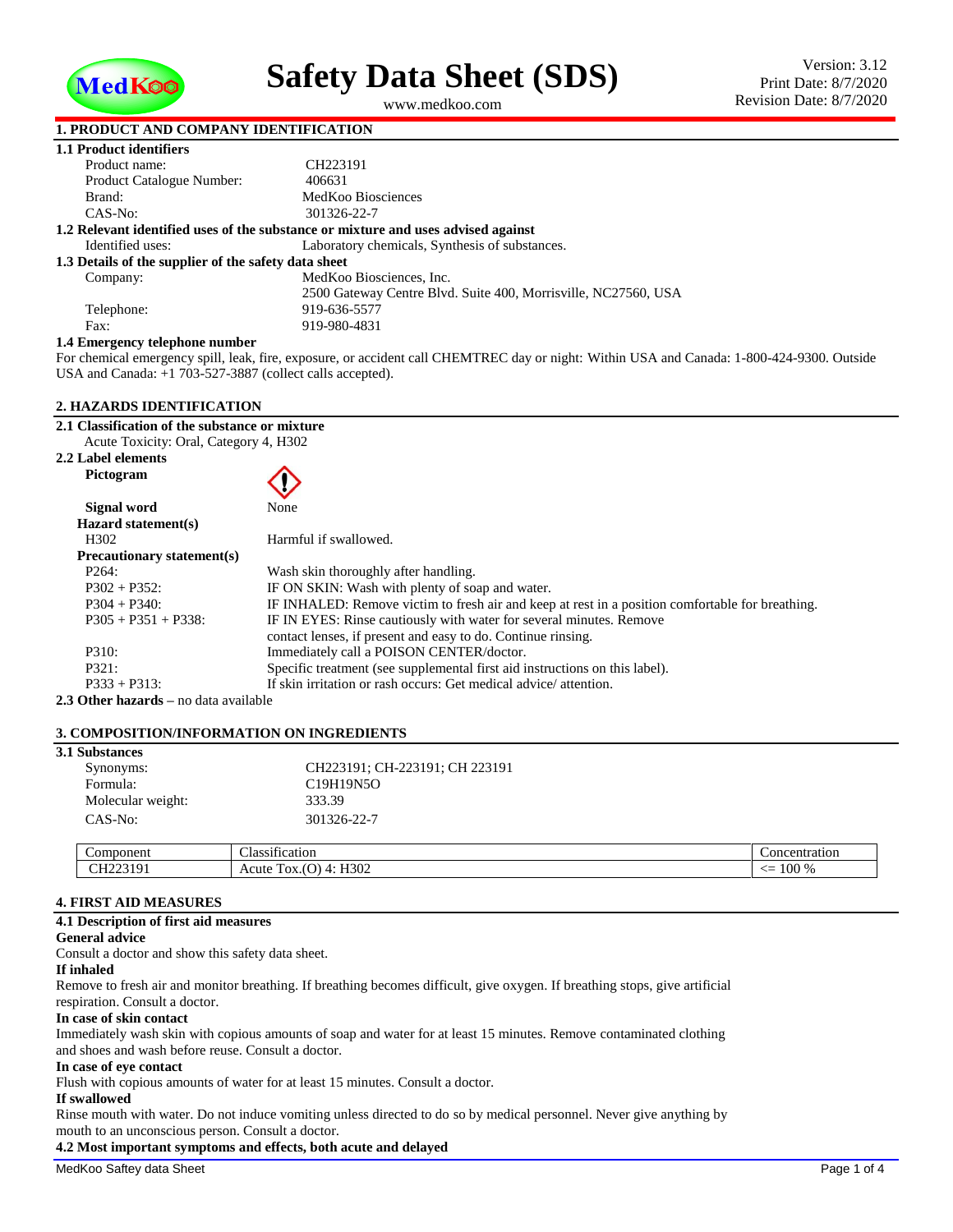### To the best of our knowledge, the chemical, physical and toxicological properties have not been thoroughly investigated. **4.3 Indication of immediate medical attention and special treatment needed** Show this safety data sheet to the doctor in attendance. Immediate medical attention is required.

# **5. FIRE-FIGHTING MEASURES**

# **5.1 Extinguishing media**

**Suitable extinguishing media**

Use water spray, alcohol-resistant foam, dry chemical or carbon dioxide.

**5.2 Special hazards arising from the substance or mixture**

In combustion, may emit toxic fumes.

# **5.3 Precautions for fire-fighters**

Wear suitable protective clothing to prevent contact with skin and eyes and self-contained breathing apparatus.

# **6. ACCIDENTIAL RELEASE MEASURES**

## **6.1 Personal precautions, protective equipment and emergency procedures**

Do not take action without suitable protective clothing - see section 8 of SDS. Evacuate personnel to safe areas. Ensure adequate ventilation. Avoid breathing vapors, mist, dust or gas.

## **6.2 Environmental precautions**

Do not let product enter drains.

# **6.3 Methods and materials for containment and cleaning up**

Cover spillage with suitable absorbent material. Sweep up material and place in an appropriate container. Hold all material for appropriate disposal as described under section 13 of SDS.

### **6.4 Reference to other sections**

For required PPE see section 8. For disposal see section 13.

# **7. HANDLING AND STORAGE**

## **7.1 Precautions for safe handling**

Use in a chemical fume hood, with air supplied by an independent system. Avoid inhalation, contact with eyes, skin and clothing. Avoid the formation of dust and aerosols. Use in a well-ventilated area. Keep away from sources of ignition. Avoid prolonged or repeated exposure.

## **7.2 Conditions for safe storage, including any incompatibilities.**

Store in cool, well-ventilated area. Keep away from direct sunlight. Keep container tightly sealed until ready for use.

Recommended storage temperature: Store at -20°C

## **7.3 Specific end uses**

Use in a laboratory fume hood where possible. Refer to employer's COSHH risk assessment.

# **8. EXPOSURE CONTROLS/PERSONAL PROTECTION**

## **8.1 Control parameters**

### **Components with workplace control parameters**

Contains no substances with occupational exposure limit values.

#### **8.2 Exposure controls**

### **Appropriate engineering controls**

Use in a fume hood where applicable. Ensure all engineering measures described under section 7 of SDS are in place. Ensure laboratory is equipped with a safety shower and eye wash station.

### **Personal protective equipment**

**Eye/face protection**

## Use appropriate safety glasses.

### **Skin protection**

Use appropriate chemical resistant gloves (minimum requirement use standard BS EN 374:2003). Gloves should be inspected before use. Wash and dry hands thoroughly after handling.

#### **Body protection**

Wear appropriate protective clothing.

## **Respiratory protection**

If risk assessment indicates necessary, use a suitable respirator.

# **9. PHYSICAL AND CHEMICAL PROPERTIES**

## **9.1 Information on basic physical and chemical properties**

| Yellow to orange solid | Vapor pressure            | No data available |
|------------------------|---------------------------|-------------------|
| No data available      | Vapor density             | No data available |
| No data available      | Relative density          | No data available |
| No data available      | Solubility(ies)           | No data available |
| No data available      | Partition coefficient     | No data available |
| No data available      | Auto-ignition temperature | No data available |
| No data available      | Decomposition temperature | No data available |
| No data available      | <b>Viscosity</b>          | No data available |
| No data available      | Explosive properties      | No data available |
|                        |                           |                   |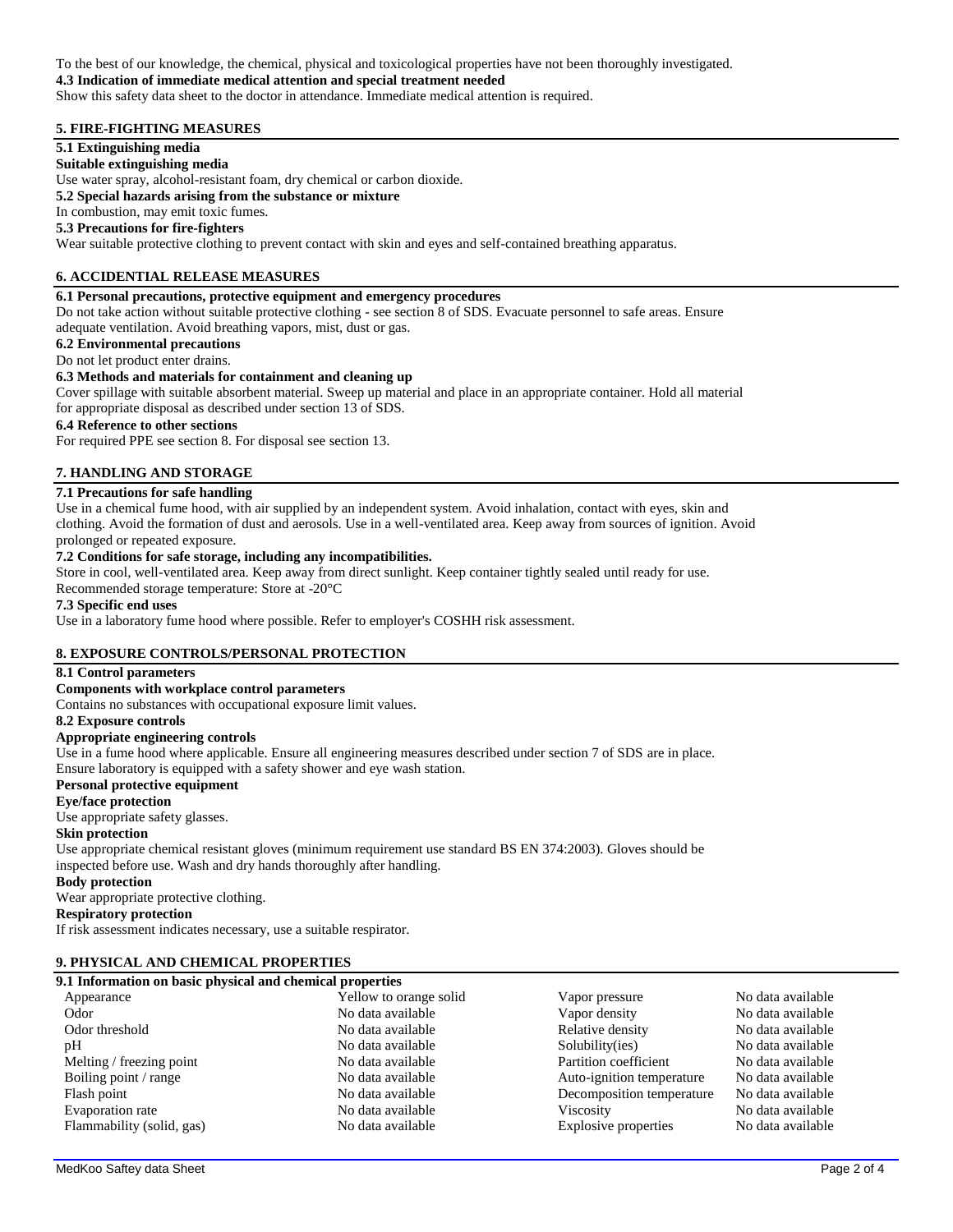# **9.2 Other safety information**

No data available

# **10. STABILITY AND REACTIVITY**

# **10.1 Reactivity**

Stable under recommended transport or storage conditions. **10.2 Chemical stability** Stable under recommended storage conditions. **10.3 Possibility of hazardous reactions** Hazardous reactions will not occur under normal transport or storage conditions. Decomposition may occur on exposure to conditions or materials listed below. **10.4 Conditions to avoid** Heat, moisture. **10.5 Incompatible materials** Strong acids/alkalis, strong oxidising/reducing agents. **10.6 Hazardous decomposition products** In combustion may emit toxic fumes. No known decomposition information. **11. TOXICOLOGICAL INFORMATION**

# **11.1 Information on toxicological effects Acute Toxicity** No data available **Skin corrosion/irritation** Classification criteria are not met based on available data **Serious eye damage/irritation** Classification criteria are not met based on available data **Respiratory or skin sensitization** Classification criteria are not met based on available data **Germ cell mutagenicity** Classification criteria are not met based on available data **Carcinogenicity** Classification criteria are not met based on available data **Reproductive toxicity** Classification criteria are not met based on available data **Specific target organ toxicity - single exposure** Classification criteria are not met based on available data **Specific target organ toxicity - repeated exposure** Classification criteria are not met based on available data **Aspiration hazard** Classification criteria are not met based on available data **Symptoms / Routes of exposure** Inhalation: There may be irritation of the throat with a feeling of tightness in the chest. Ingestion: There may be irritation of the throat. Skin: There may be mild irritation at the site of contact. Eyes: There may be irritation and redness. Delayed / Immediate Effects: No known symptoms. **Additional Information** RTECS No: Not available Exposure may cause irritaiton of eyes, mucous membranes, upper respiratory tract and skin. To the best of our knowledge, the chemical, physical and toxicological properties have not been fully investigated

## **12. ECOLOGICAL INFORMATION**

**12.1 Toxicity** No data available **12.2 Persistence and degradability** No data available **12.3 Bioaccumlative potential** No data available **12.4 Mobility in soil** No data available **12.5 Results of PBT and vPvB assessment** No data available **12.6 Other adverse effects** No data available